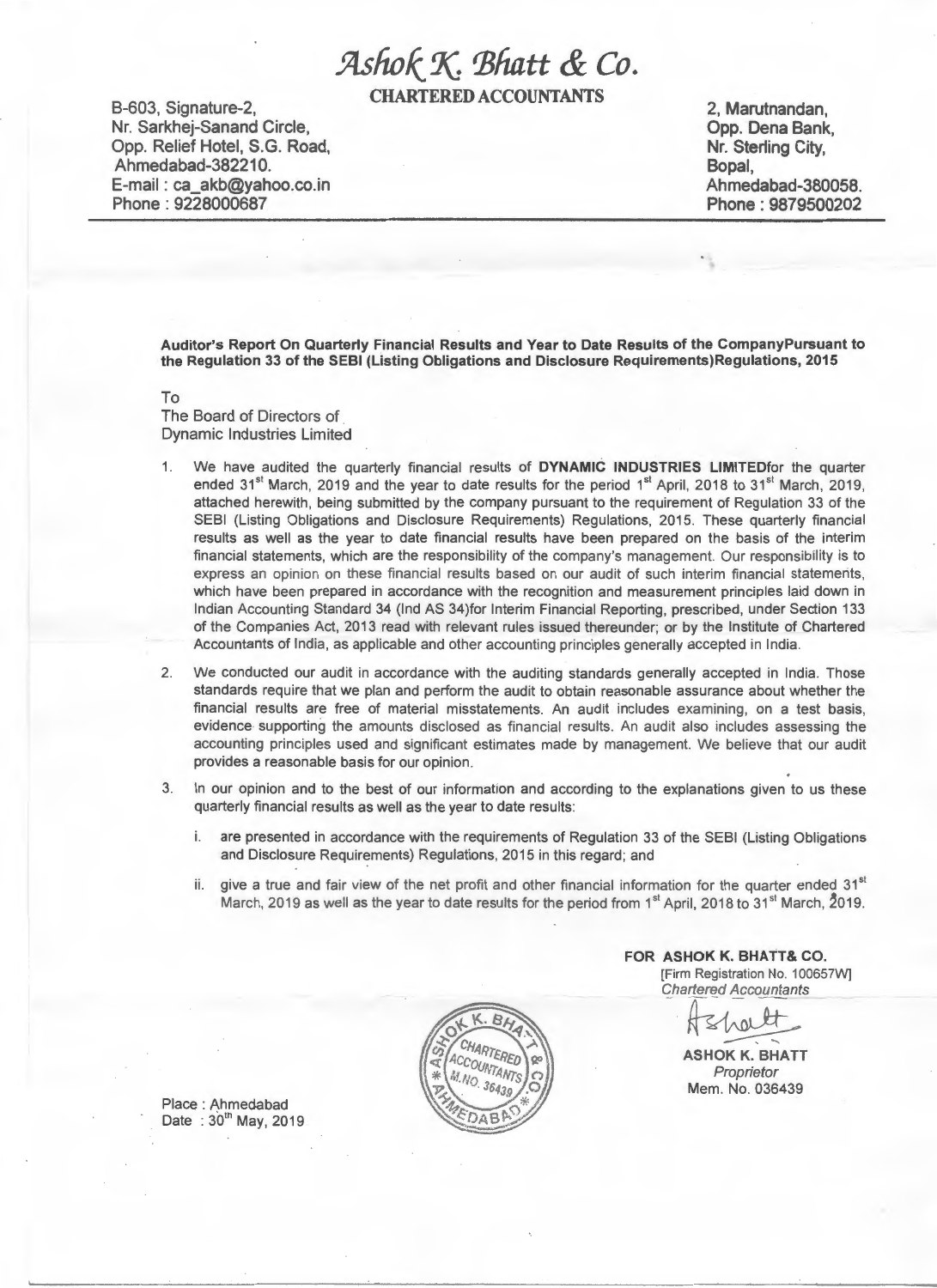

### 8 DYNAMIC INDUSTRIES LIMITED

(A Govt. Recognised Export House)

### Manufacturers & Exporters of Dyes, Pigments & Dye Intermediates

Regd. Office: Plot No. 5501/2, Phase Ill, Nr. Trikampura Cross Road, G.I.D.C., Valva, Ahmedabad - 382 445. Gujarat (INDIA) Tel. : 91-79-2589 7221-22-23 Fax : 91-79-2583 4292,2589 7232 E-mail : admin@dynaind.com CIN : L2411 OGJ1989PLC011989 PAN : AAACD9872E

Factory: Plot No. 125, Phase I, G.I.D.C. Estate, Valva, Ahmedabad - 382 445. Gujarat (INDIA) Tel.: 91-79-2583 3835, 25891835 Fax: 91-79-25891735 Our Website : www.dynaind.com



|                                                                                                                                                                                                  | Statement of Audited Financial Results for the Quarter/Year Ended 31st March, 2019                                             |                       |                          |                |                      |                      |  |  |  |  |
|--------------------------------------------------------------------------------------------------------------------------------------------------------------------------------------------------|--------------------------------------------------------------------------------------------------------------------------------|-----------------------|--------------------------|----------------|----------------------|----------------------|--|--|--|--|
|                                                                                                                                                                                                  | (Rs. In Lacs except per share data)                                                                                            |                       |                          |                |                      |                      |  |  |  |  |
|                                                                                                                                                                                                  |                                                                                                                                | For the Quarter ended |                          |                | For the Year ended   |                      |  |  |  |  |
| No.                                                                                                                                                                                              | Particulars                                                                                                                    | 31-Mar-2019           | 31-Dec-2018              | 31-Mar-2018    | 131-Mar-2019         | 31-Mar-2018          |  |  |  |  |
| Τ.                                                                                                                                                                                               | Income                                                                                                                         | Audited               | Unaudited                | Audited        | Audited              | Audited              |  |  |  |  |
| [a]                                                                                                                                                                                              | <b>Revenue From Operations</b>                                                                                                 | 1,365.56              | 1,208.80                 | 1,807.02       | 6,528.60             | 5,906.02             |  |  |  |  |
| [b]                                                                                                                                                                                              | Other Income                                                                                                                   | 35.84                 | 2.34                     | 12.74          | 89.87                | 54.25                |  |  |  |  |
| Ш                                                                                                                                                                                                | Total Income(a+b)                                                                                                              | 1,401.40              | 1,211.14                 | 1,819.76       | 6,618.47             | 5,960.27             |  |  |  |  |
| Ш                                                                                                                                                                                                | <b>Expenses:</b>                                                                                                               |                       |                          |                |                      |                      |  |  |  |  |
| [a]                                                                                                                                                                                              | Cost of materials consumed                                                                                                     | 1,017.25              | 582.38                   | 1,376.45       | 4,268.66             | 4,353.41             |  |  |  |  |
| [b]                                                                                                                                                                                              | Purchase of Stock in Trade                                                                                                     | 296.45                | 94.79                    | 6.29           | 646.07               | 162.17               |  |  |  |  |
| [c]                                                                                                                                                                                              | Excise duty on sale of goods                                                                                                   |                       |                          |                |                      | 63.04                |  |  |  |  |
| [d]                                                                                                                                                                                              | Changes in inventories of finished goods, work in progress and stock in -trade                                                 | (349.53)              | 158.22                   | (121.37)       | (176.59)             | (287.00)             |  |  |  |  |
| $[e]$                                                                                                                                                                                            | Employees benefits expenses                                                                                                    | 81.22                 | 87.14                    | 102.00         | 333.59               | 317.27               |  |  |  |  |
| $[f] % \begin{center} % \includegraphics[width=\linewidth]{imagesSupplemental_3.png} % \end{center} % \caption { % Our method can be used for the use of the image. % } % \label{fig:example} %$ | Finance costs                                                                                                                  | 11.04                 | 16.51                    | 16.34          | 60.13                | 53.22                |  |  |  |  |
| [g]                                                                                                                                                                                              | Depreciation and amortisation expenses                                                                                         | 25.51                 | 26.51                    | 27.95          | 108.17               | 99.95                |  |  |  |  |
|                                                                                                                                                                                                  | Other expenses                                                                                                                 | 211.82                | 143.56                   | 272.93         | 812.89               | 770.26               |  |  |  |  |
| IV                                                                                                                                                                                               | <b>Total Expenses</b>                                                                                                          | 1,293.76              | 1,109.11                 | 1,680.60       | 6,052.92             | 5,532.33             |  |  |  |  |
| v                                                                                                                                                                                                | Profit/(Loss) before exceptional and extraordinary items and tax<br>$(HH-V)$                                                   | 107.64                | 102.03                   | 139.16         | 565.55               | 427.94               |  |  |  |  |
| V1                                                                                                                                                                                               | <b>Exceptional Items</b>                                                                                                       |                       |                          |                |                      | ×,                   |  |  |  |  |
| VII                                                                                                                                                                                              | Profit before extraordinary items and tax (V-VI)                                                                               | 107.64                | 102.03                   | 139.16         | 565.55               | 427.94               |  |  |  |  |
| VIII                                                                                                                                                                                             | <b>Extraordinary items</b>                                                                                                     |                       |                          |                | $\omega$             |                      |  |  |  |  |
| IX                                                                                                                                                                                               | Profit before tax (VII-VIII)                                                                                                   | 107.64                | 102.03                   | 139.16         | 565.55               | 427.94               |  |  |  |  |
| х                                                                                                                                                                                                | <b>Tax Expenses:</b>                                                                                                           |                       |                          |                |                      |                      |  |  |  |  |
| (a)                                                                                                                                                                                              | <b>Current Tax</b>                                                                                                             | 32.00                 | 28.00                    | 32.00          | 159.00               | 112.00               |  |  |  |  |
| (b)                                                                                                                                                                                              | Deferred Tax                                                                                                                   | 1.92                  | 1.55                     | 7.90           | (0.26)               | 14.92                |  |  |  |  |
| (C)                                                                                                                                                                                              | <b>MAT Cedit Entitlement</b>                                                                                                   | ÷,                    | $\overline{\phantom{a}}$ |                |                      |                      |  |  |  |  |
| (d)                                                                                                                                                                                              | Income tax of earlier years                                                                                                    | 0.06                  |                          | ı.             | 0.06                 | 0.76                 |  |  |  |  |
|                                                                                                                                                                                                  | <b>Total Tax Expenses</b>                                                                                                      | 33.98                 | 29.55                    | 39.90          | 158.80               | 127.68               |  |  |  |  |
| XI                                                                                                                                                                                               | Profit(loss) for the Period from Continuing operations(IX-X)                                                                   | $\epsilon$<br>73.66   | 72.48                    | 99.26          | 406.75               | 300.26               |  |  |  |  |
| XII                                                                                                                                                                                              | Profit(loss) for the Period from disContinuing operations                                                                      | ×,                    | $\rightarrow$            | $\overline{a}$ |                      | $\frac{1}{2}$        |  |  |  |  |
| XIII                                                                                                                                                                                             | Tax expenses of disContinuing operations                                                                                       | $\ddot{\phantom{a}}$  | ×.                       | ٠              | $\ddot{\phantom{a}}$ | ÷                    |  |  |  |  |
| XIV                                                                                                                                                                                              | Profit(loss) for the Period from discontinuing operations (after tax) (XII-XIII)                                               |                       |                          | ٠              |                      |                      |  |  |  |  |
| XV                                                                                                                                                                                               | Net Profit(loss) for the Period (XI-XIV)                                                                                       | 73.66                 | 72.48                    | 99.26          | 406.75               | 300.26               |  |  |  |  |
| XVI                                                                                                                                                                                              | Other Comprehensive Income                                                                                                     |                       |                          |                |                      | $\overline{\bullet}$ |  |  |  |  |
| $[{\sf a}]$                                                                                                                                                                                      | Items that will not be reclassified to Profit or Loss (Net of Tax)                                                             | 0.26                  | (1.48)                   | 0.44           | (0.71)               | 2.57                 |  |  |  |  |
|                                                                                                                                                                                                  | Items that will be reclassified to Profit or Loss (Net of tax)                                                                 |                       |                          |                |                      |                      |  |  |  |  |
| XVII                                                                                                                                                                                             | Total Comprehensive income for the period (XV+XVI) (Comprising Profit/(Loss) and<br>other Comprehensive income for the period) | 73.92                 | 71.00                    | 99.70          | 406.04               | 302.83               |  |  |  |  |
| XVII                                                                                                                                                                                             | Paid-up equity share capital (face value of Rs.10)                                                                             | 302.8S                | 302.85                   | 302.85         | 302.85               | 302.85               |  |  |  |  |
| XIX                                                                                                                                                                                              | Reserves/Other Equity                                                                                                          |                       |                          |                | 4,482.40             | 4,131.13             |  |  |  |  |
| XX                                                                                                                                                                                               | Earning per equity 5hares(before extra-ordinary Items)                                                                         |                       |                          |                |                      |                      |  |  |  |  |
| [a]                                                                                                                                                                                              | Basic                                                                                                                          | 2.43                  | 2.39                     | 3.28           | 13.43                | 9.91                 |  |  |  |  |
| [b]                                                                                                                                                                                              | diluted                                                                                                                        | 2.43                  | 2.39                     | 3.28           | 13.43                | 9.91                 |  |  |  |  |
| <b>XXI</b>                                                                                                                                                                                       | Earning per equity Shares(after extra-ordinary Items)                                                                          |                       |                          |                |                      |                      |  |  |  |  |
| [a]                                                                                                                                                                                              | $\sim$ $_{\rm A}$<br>Basic                                                                                                     | 2.43                  | 2.39                     | 3.28           | 13.43                | 9.91                 |  |  |  |  |
| [b]                                                                                                                                                                                              | ×<br>diluted                                                                                                                   | 2.43                  | 2.39                     | 3.28           | 13.43                | 9.91                 |  |  |  |  |

**ADUST** Date: 30th May, 2019<br>Place: Ahmedabad<br>Chairman & Whole-time Director AHMEDIZAD OF Dipakkumar N. Choksi Chairman & Whole-time Dir

k.

.,. ;

Chairman & Whole-time Director

٩ iniked

*:* DIN: 00536345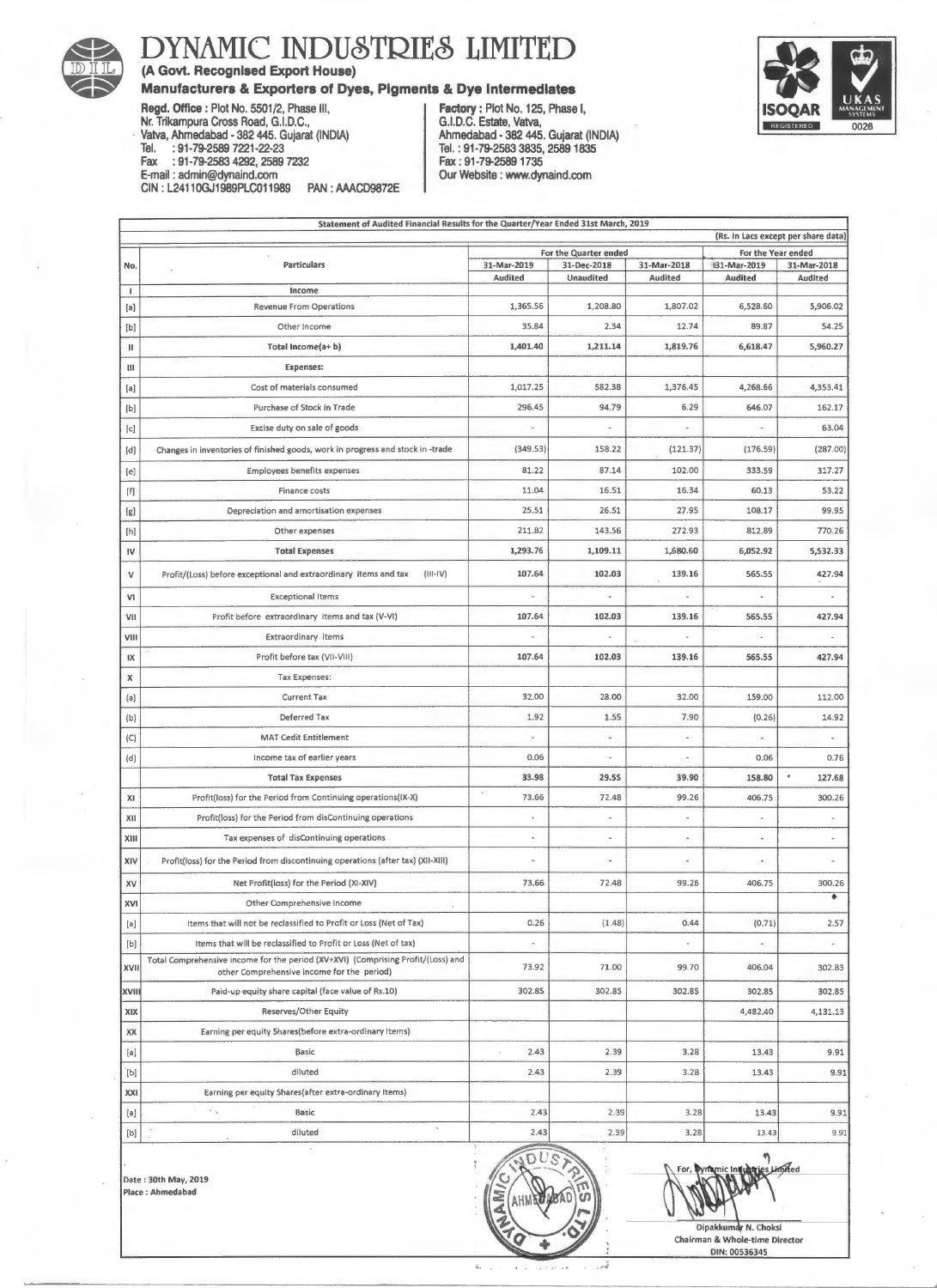

## DYNAMIC INDUSTRIES LIMITE

### (A Govt. Recognised Export House)

## Manufacturers & Exporters of Dyes, Pigments & Dye Intermediates<br>Read, Office : Plot No. 5501/2, Phase III. [ Factory : Plot No. 125, Phase I,

Regd. Office: Plot No. 5501/2, Phase III, Factory: Plot No. 125, Phase II, Phase III, Phase II, Phase I, Phase I, Phase I, Phase I, Phase I, Phase I, Phase I, Phase I, Phase I, Phase I, Phase I, Phase I, Phase I, Phase I, Nr. Trikampura Cross Road, G.I.D.C., (G.I.D.C. Estate, Vatva, G.I.D.C. Estate, Vatva, Gujarat (INDIA) Vatva, Ahmedabad - 382 445. Gujarat (INDIA) **Ahmedabad - 382 445. Gujarat (IN**<br>Tel. : 91-79-2589 7221-22-23 1835, 2589 1835 Tel. : 91-79-2589 7221-22-23<br>|- 91-79-2589 1735, 2589 7232<br>|- Fax : 91-79-2589 1735 Fax : 91-79-2583 4292, 2589 7232 Fax : 91 -79-2589 1735 E-mail : admin@dynaind.com CIN : L2411 OGJ1989PLC011989 PAN : AAACD9872E



Notes:

1

The financial resuts of the company for the quarter ended March 31, 2019 have been reviewed and recommended by the Audit Committee and approved by the Board of Directors of the Company in their meeting held on 30th May, 2019. The results are being published in accordance with Regulation 33 of the SEBI (Listing Obligations and Disclosure Requirements) Regulations, 2015.

2 Segment Reporting as defined in lnd AS 108 is not applicable, since the Company does not have any operating Income.

- 3 Comparative figures have been rearranged/regrouped wherever necessary.
- 4 The figures for the quarter ended 31.03.2019 and 31.03.2018 are the balancing figures between Audited Figures for the year ended 31.03.2019 and published year to date figures upto the third quarter ended 31.12.2018.
- 5 During the current financial year, the company has sold and transferred its entire investment in Equity of wholly owned susidiary company which has resulted into loss control over such subsidiary company.



For, Dynamic Industries Limited

1

Dipakkumar N. Choksi Chairman & Whole-time Director DIN: 00536345

•

Date : 30th May, 2019 Place :Ahmedabad